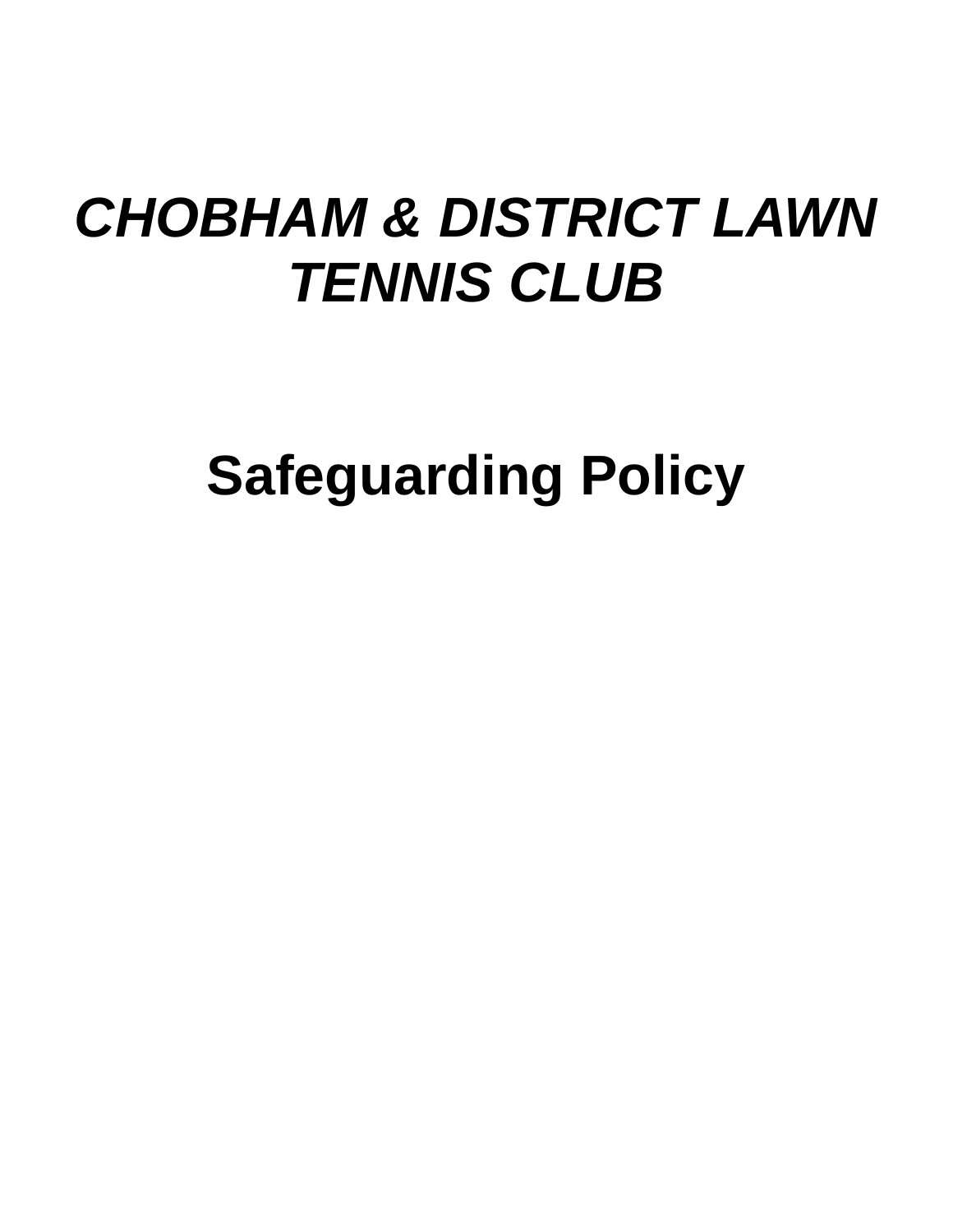# **Reporting a Safeguarding Concern within the Tennis Environment**



#### **\*SPC – Safeguarding and Protection Committee \*LRC – Licensing and Registration Committee**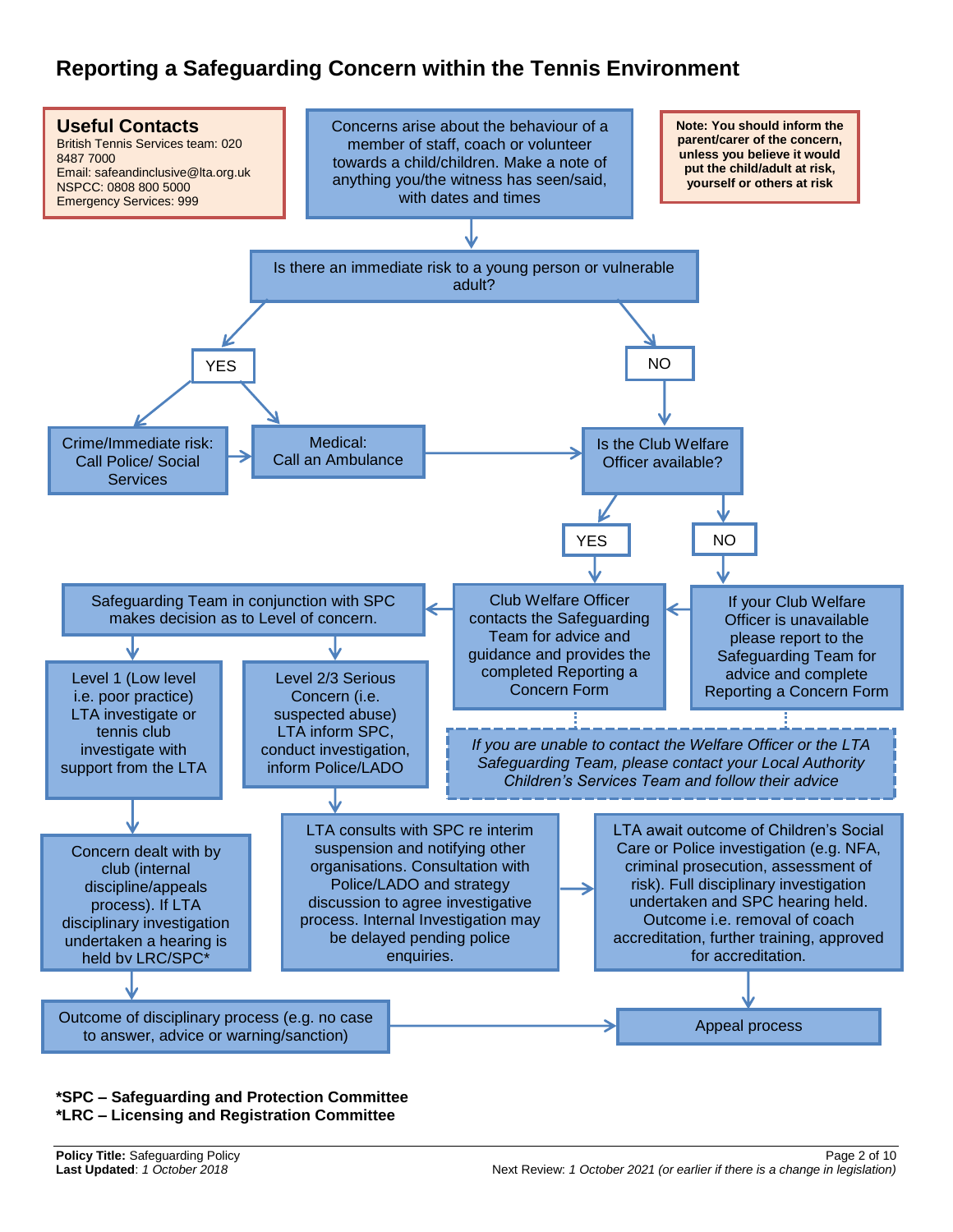# **Safeguarding Policy**

#### **1. Policy statement**

The Chobham & District Lawn Tennis Club is committed to prioritising the well-being of all children and adults at risk, promoting safeguarding in our club at all times, including all programmes and events we run. This Policy strives to minimise risk, deliver a positive tennis experience for everyone and respond appropriately to all safeguarding concerns/disclosures.

#### **2. Use of terminology**

**Child:** a person under the age of eighteen years.

**Adult at risk of abuse or neglect:** a person aged eighteen years or over who is, or may be, in need of community care services by reason of disability, age or illness; and is, or may be, unable to take care of, or unable to protect him or herself against abuse or neglect.

**Safeguarding children:** protecting children from abuse and neglect, preventing the impairment of children's health or development, ensuring that they grow up in circumstances consistent with the provision of safe and effective care, and taking action to enable all children to have the best life chances.

**Safeguarding adults at risk:** protecting adults from abuse and/or neglect. Enabling adults to maintain control over their lives and make informed choices without coercion. Empowering adults at risk, consulting them before taking action, unless someone lacks the capacity to make a decision, or their mental health poses a risk to their own or someone else's safety, in which case, always acting in his or her best interests.

*(See appendix A for full glossary of terms)*.

#### **3. Scope**

This Policy is applicable to all staff, volunteers, committee members, coaches and club members. It is in line with national legislation and applicable across the UK.

Advice, guidance and support is available from the LTA Safeguarding Team.

#### **4. Responsibility for the implementation of the Safeguarding Policy, Code of Conduct and Reporting Procedure**

#### **SAFEGUARDING IS EVERYONE'S RESPONSIBILITY: NOT RESPONDING TO A SAFEGUARDING CONCERN IS NOT AN OPTION.**

- Our club's committee has overall accountability for this Policy and its implementation
- Our club Welfare Officer is responsible for updating this Policy in line with legislative and club developments.
- All individuals involved in/present at the club are required to adhere to the Policy and Code of Conduct.
- The LTA Safeguarding Team and Tennis Scotland, Tennis Wales and Tennis Foundation Safeguarding Leads can offer support to help clubs proactively safeguard.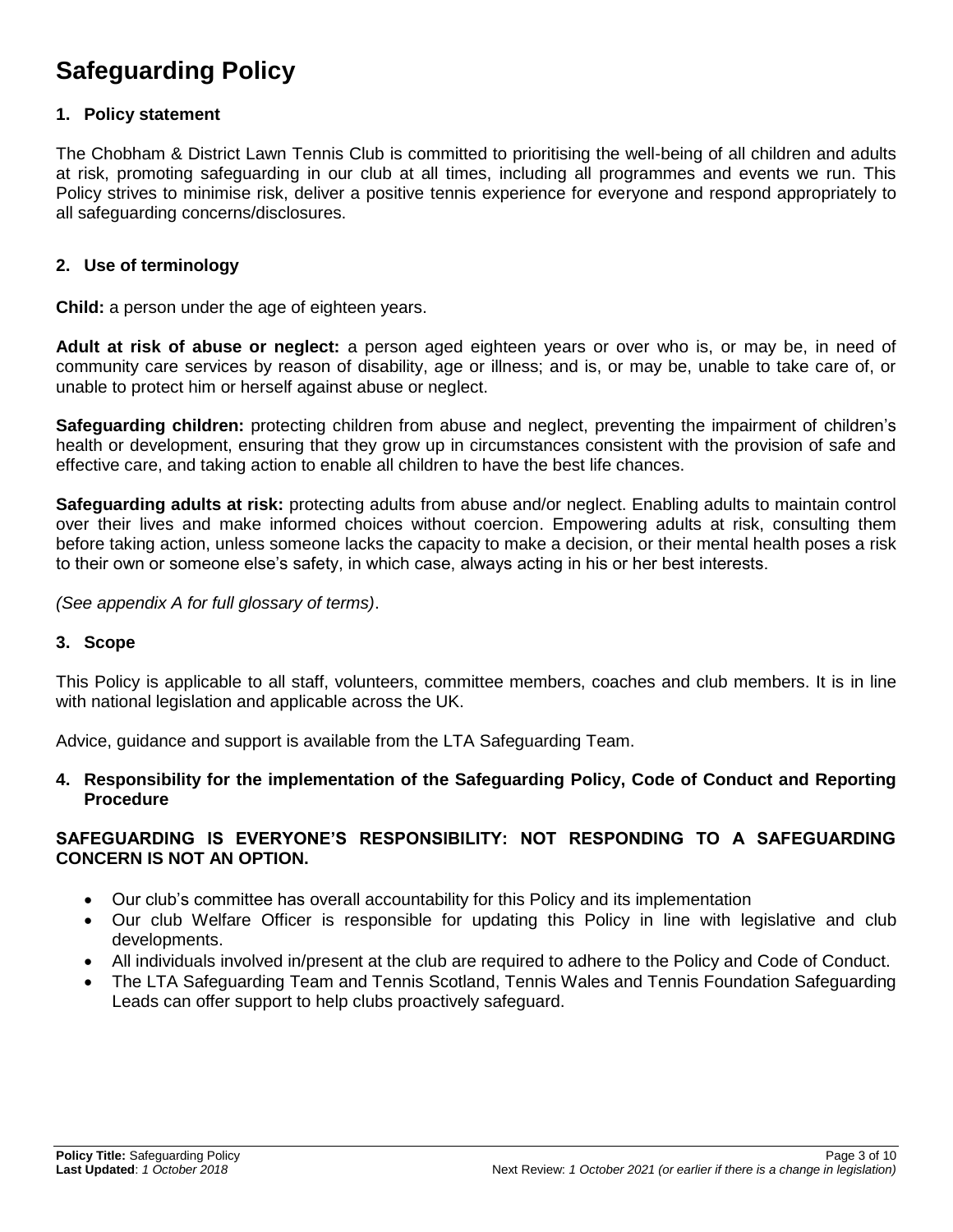#### **Where there is a safeguarding concern/disclosure:**

- The individual who is told about, hears, or is made aware of the concern/disclosure is responsible for following the Reporting a Safeguarding Concern Procedure. Unless someone is in immediate danger, they should inform their club Welfare Officer, LTA Safeguarding Team or National Safeguarding Lead.
- The club Welfare Officer and Safeguarding Leads are responsible for reporting safeguarding concerns to the LTA Safe Safeguarding Team.
- The LTA Safeguarding Team is responsible for assessing all safeguarding concern/disclosures that are reported to them and working with the club Welfare Officer and national Safeguarding Leads to follow up as appropriate on a case-by-case basis, prioritising the well-being of the child/ adult at risk at all times. Dependent on the concern/disclosure, a referral may be made to:
	- $\circ$  The police in an emergency (999);
	- $\circ$  Local Authority Children's and Adult Services If you are concerned about the safety of a child, young person or an adult you can contact Surrey Multi-Agency Safeguarding Hub (MASH) on 0300 470 9100 and (out of hours) 01483 517898 to speak to the emergency duty team.
	- o The Club's Designated Welfare Officer for concerns/disclosures about a member of staff, consultant, coach, official or volunteer. See Notice Board or Club web site for details.
	- o Disclosure and Barring Service for concerns/disclosures about a member of staff, consultant, coach, official or volunteer *03000 200 190.*

#### **5. Breaches of the Safeguarding Policy, Code of Conduct and Reporting Procedure**

Breaches of this Policy and/or failure to comply with the outlined responsibilities may result in the following:

- Disciplinary action leading to possible exclusion from the club, dismissal and legal action
- Termination of current and future roles within the club and roles in other clubs, the LTA, Tennis Wales, Tennis Scotland and the Tennis Foundation*.*

Actions taken by players, parents or carers, staff, consultants, volunteers, officials, coaches inside or outside of the club that are seen to contradict this Policy may be considered a violation of this Policy.

Where an appeal is lodged in response to a safeguarding decision made by the club, the individual should adhere to the club's appeal procedure.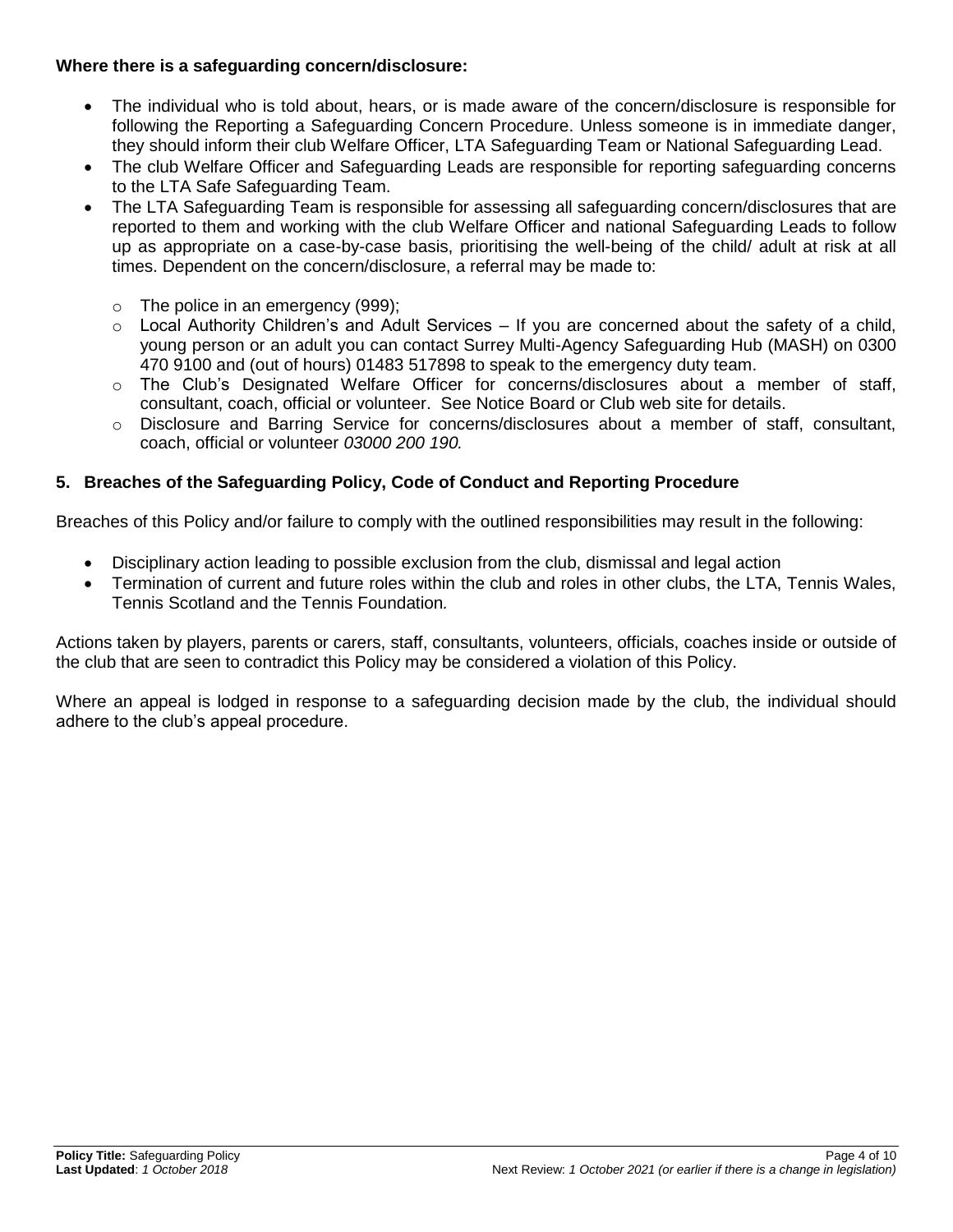# **Codes of Conduct**

#### **All members of staff and volunteers agree to:**

- Prioritise the well-being of all children and adults at risk at all times
- Treat all children and adults at risk fairly and with respect
- Be a positive role model. Act with integrity, even when no one is looking
- Help to create a safe and inclusive environment both on and off court
- Not allow any rough or dangerous behaviour, bullying or the use of bad or inappropriate language
- Report all allegations of abuse or poor practice to the club Welfare Officer
- Not use any sanctions that humiliate or harm a child or adult at risk
- Value and celebrate diversity and make all reasonable efforts to meet individual needs
- Keep clear boundaries between professional and personal life, including on social media
- Have the relevant consent from parents/carers, children and adults before taking or using photos and videos
- Refrain from making physical contact with children or adults unless it is necessary as part of an emergency or congratulatory (e.g. handshake / high five)
- Refrain from smoking and consuming alcohol during club activities or coaching sessions
- Ensure roles and responsibilities are clearly outlined and everyone has the required information and training
- Avoid being alone with a child or adult at risk unless there are exceptional circumstances
- Refrain from transporting children or adults at risk, unless this is required as part of a club activity (e.g. away match) and there is another adult in the vehicle
- Not abuse, neglect, harm or discriminate against anyone; or act in a way that may be interpreted as such
- Not have a relationship with anyone under 18 for whom they are coaching or responsible for
- Not to have a relationship with anyone over 18 whilst continuing to coach or be responsible for them.

#### **All children agree to:**

- Be friendly, supportive and welcoming to other children and adults
- Play fairly and honestly
- Respect club staff, volunteers and Officials and accept their decisions
- Behave, respect and listen to your coach
- Take care of your equipment and club property
- Respect the rights, dignity and worth of all participants regardless of age, gender, ability, race, culture, religion or sexual identity
- Not use bad, inappropriate or racist language, including on social media
- Not bully, intimidate or harass anyone, including on social media
- Not smoke, drink alcohol or drugs of any kind on club premises or whilst representing the club at competitions or events
- Talk to the club Welfare Officer about any concerns or worries they have about themselves or others.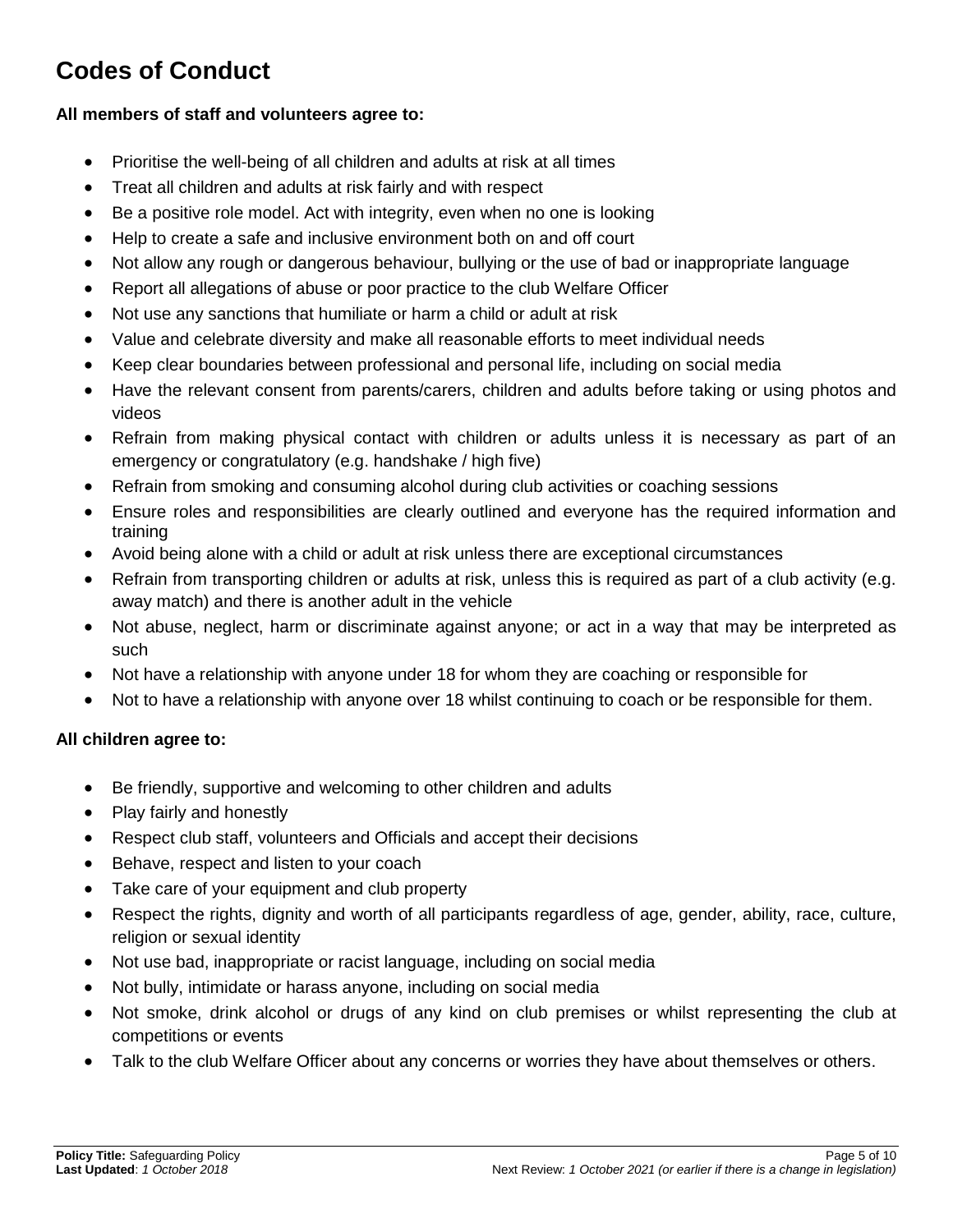#### **All adults agree to:**

- Positively reinforce your child and show an interest in their tennis
- Use appropriate language at all times
- Be realistic and supportive
- Never ridicule or admonish a child for making a mistake or losing a match
- Treat all children, adults, volunteers, coaches, officials and members of staff with respect
- Behave responsibly at the venue; do not embarrass your child
- Accept the official's decisions and do not go on court or interfere with matches
- Encourage your child to play by the rules, and teach them that they can only do their best
- Deliver and collect your child punctually from the venue
- Ensure your child has appropriate clothing for the weather conditions
- Ensure that your child understands their code of conduct
- Adhere to your venue's safeguarding policy, diversity and inclusion policy, rules and regulations
- Provide emergency contact details and any relevant information about your child including medical history.

This Policy is reviewed every two years (or earlier if there is a change in national legislation).

This Policy is recommended for approval by:

Club Committee Chair: *Pauleen Stallard* Date:

Club Welfare Officer: *[insert name]*: Date: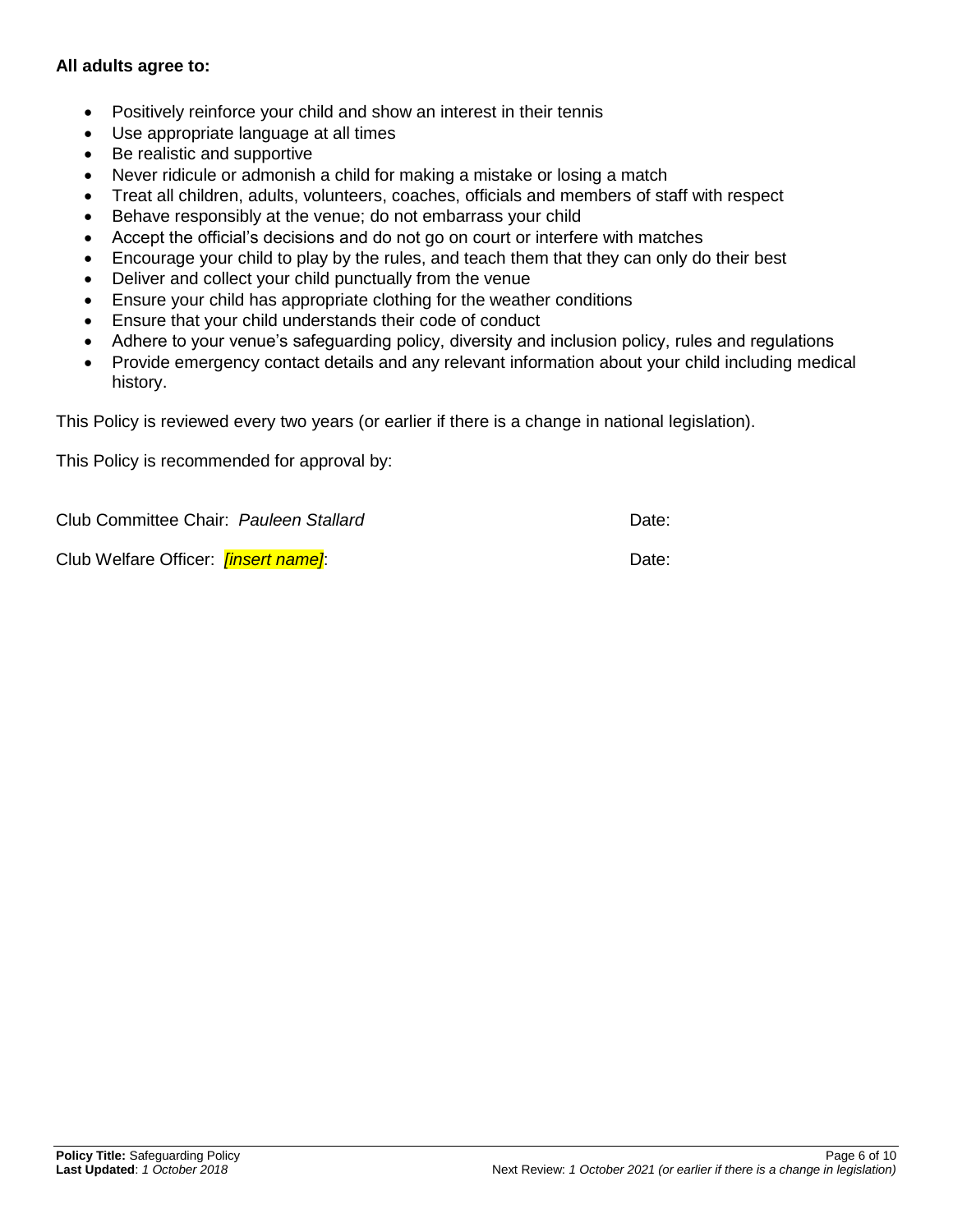# **Appendix A: Glossary of Terms**

**Safeguarding:** protecting **children** from abuse and neglect, preventing the impairment of children's health or development, ensuring that children are growing up in circumstances consistent with the provision of safe and effective care, and taking action to enable all children to have the best life chances. Enabling **adults at risk** to achieve the outcomes that matter to them in their life; protecting their right to live in safety, free from abuse and neglect. Empowering and supporting them to make choices, stay safe and raise any concerns. Beginning with the assumption that an individual is best-placed to make decisions about their own wellbeing, taking proportional action on their behalf only if someone lacks the capacity to make a decision, they are exposed to a life-threatening risk, someone else may be at risk of harm, or a criminal offence has been committed or is likely to be committed.

#### **Abuse and neglect**

**Physical abuse:** A form of abuse which may involve hitting, shaking, throwing, poisoning, burning or scalding, drowning, suffocating or otherwise causing physical harm to a child or adult at risk. Physical harm may also be caused when a parent or carer fabricates the symptoms of, or deliberately induces illness

**Sexual abuse:** Involves forcing or enticing a child or young person to take part in abuse sexual activities, not necessarily involving a high level of violence, whether or not the child is aware of what is happening. The activities may involve physical contact, including assault by penetration (for example, rape or oral sex) or nonpenetrative acts such as masturbation, kissing, rubbing and touching outside of clothing. They may also include non-contact activities, such as involving children in looking at, or in the production of, sexual images, watching sexual activities, encouraging children to behave in sexually inappropriate ways, or grooming a child in preparation for abuse (including via the internet). Sexual abuse is not solely perpetrated by adult males. Women can also commit acts of sexual abuse, as can other children

**Emotional abuse:** The persistent emotional maltreatment of a child or adult at risk such as to cause severe and persistent adverse effects on their emotional development. It may involve conveying to a child/ adult at risk that they are worthless or unloved, inadequate, or valued only insofar as they meet the needs of another person; not giving them opportunities to express their views; deliberately silencing them or 'making fun' of what they say or how they communicate. It may feature age or developmentally inappropriate expectations being imposed, including interactions that are beyond a child or adult at risk's developmental capability, as well as overprotection and limitation of exploration and learning, or preventing them participating in normal social interaction. It may involve seeing or hearing the ill-treatment of another. It may involve serious bullying (including cyber bullying), causing a child or adult at risk to feel frightened or in danger, or the exploitation or corruption of children. Some level of emotional abuse is involved in all types of maltreatment of a child, though it may occur alone.

**Neglect:** The persistent failure to meet a child/ adult at risk's basic physical and/or psychological needs, likely to result in the serious impairment of their health or development. It may involve a parent or carer failing to:

- o provide adequate food, clothing and shelter (including exclusion from home or abandonment);
- o protect a child/ adult at risk from physical and emotional harm or danger;
- $\circ$  ensure adequate supervision (including the use of inadequate care-givers); or
- o ensure access to appropriate medical care or treatment.

It may also include neglect of, or unresponsiveness to, a child's or adult at risk's basic emotional needs. Neglect may occur during pregnancy as a result of maternal substance abuse.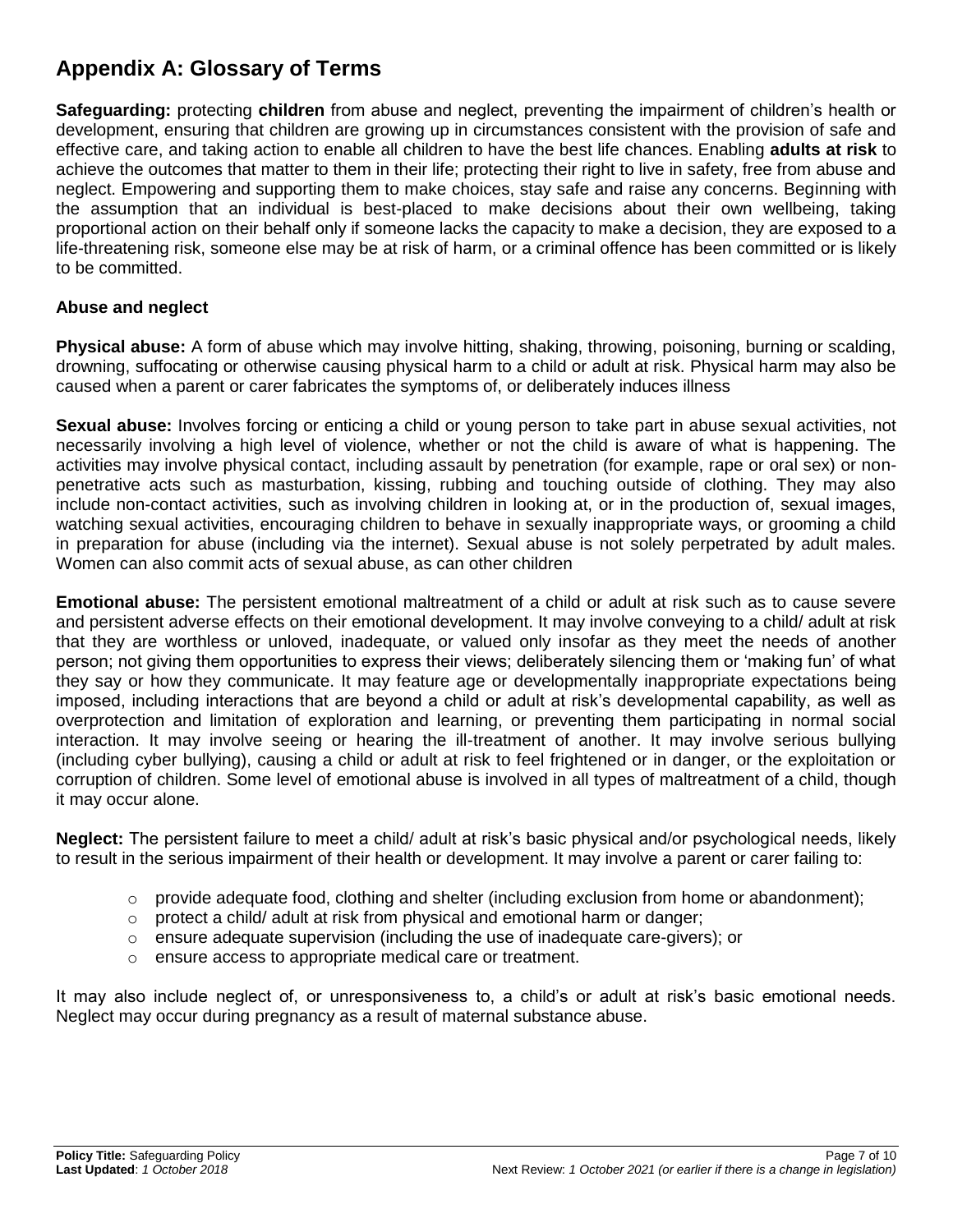#### **Additional examples of abuse and neglect of adults at risk**

**Financial abuse**: having money or property stolen; being defrauded; being put under pressure in relation to money or other property; and having money or other property misused.

**Discriminatory abuse**: treating someone in a less favourable way and causing them harm, because of their age, gender, sexuality, gender identity, disability, socio-economic status, ethnic origin, religion and any other visible or non-visible difference.

**Domestic abuse**: includes physical, sexual, psychological or financial abuse by someone who is, or has been a partner or family member. Includes forced marriage, female genital mutilation and honour-based violence (an act of violence based on the belief that the person has brought shame on their family or culture). Domestic abuse does not necessarily involve physical contact or violence.

**Psychological abuse:** including emotional abuse, threats of harm or abandonment, deprivation of contact, humiliation, blaming, controlling, intimidation, coercion, harassment, verbal abuse, isolation or withdrawal from services or supportive networks.

**Organisational abuse**: where the needs of an individual are not met by an organisation due to a culture of poor practice or abusive behaviour within the organisation.

**Self-neglect:** behaviour which threatens an adult's personal health or safety (but not that of others). Includes an adult's decision to not provide themselves with adequate food, clothing, shelter, personal hygiene, or medication (when indicated), or take appropriate safety precautions

**Modern slavery**: encompasses slavery, human trafficking, criminal and sexual exploitation, forced labour and domestic servitude. Traffickers and slave masters use whatever means they have at their disposal to coerce, deceive and force individuals into a life of abuse, servitude and inhumane treatment.

- A person who is being abused may experience more than one type of abuse
- Harassment, and bullying are also abusive and can be harmful
- Female Genital Mutilation (FGM) is now recognised as a form of physical, sexual and emotional abuse that is practised across the UK
- Child Sexual Exploitation is recognised as a form of sexual abuse in which children are sexually exploited for money, power or status
- Child trafficking is recognised as child abuse where children are often subject to multiple forms of exploitation. Children are recruited, moved or transported to, or within the UK, then exploited, forced to work or sold
- People from all cultures are subject to abuse. It cannot be condoned for religious or cultural reasons
- Abuse can have immediate and long-term impacts on someone's well-being, including anxiety, depression, substance misuse, eating disorders and self-destructive Conducts, offending and antisocial Conduct
- Those committing abuse are most often adults, both male and female. However, child-to-child abuse also takes place.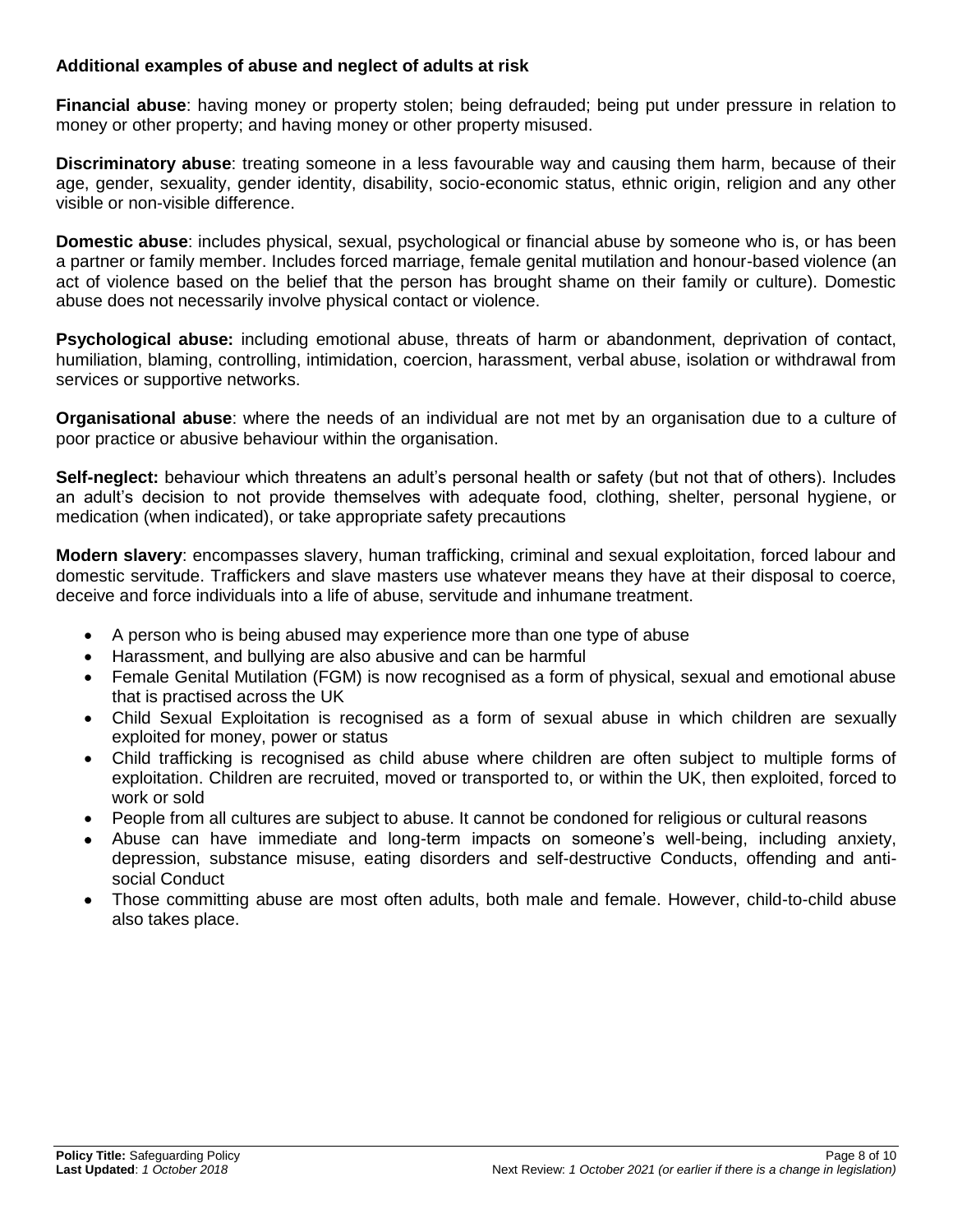### **Appendix B: What to do if a disclosure from a child or adult at risk is made to you:**

- 1. Reassure the child/adult that s/he is right to report the behaviour
- 2. Listen carefully and calmly to him/her
- 3. Keep questions to a minimum and never ask leading questions
- 4. Do not promise secrecy. Inform him/her that you must report your conversation to the LTA Safe and Inclusive Tennis Team (and the police in an emergency) because it is in his/her best interest
- 5. REPORT IT! If someone is in immediate danger call the police (999), otherwise talk to the LTA Safeguarding Team as soon as possible. Once reported, the Safe and Inclusive Tennis Team will work with you to ensure the safety and well-being of the child/ adult at risk
- 6. Do not permit personal doubt prevent you from reporting the concern/disclosure
- 7. Make an immediate objective written record of the conversation using the Reporting a Concern Form. Make certain you distinguish between what the person has actually said and the inferences you may have made. Your report should be sent to the LTA Safeguarding Team within 48 hours of the incident, who will store it safely.